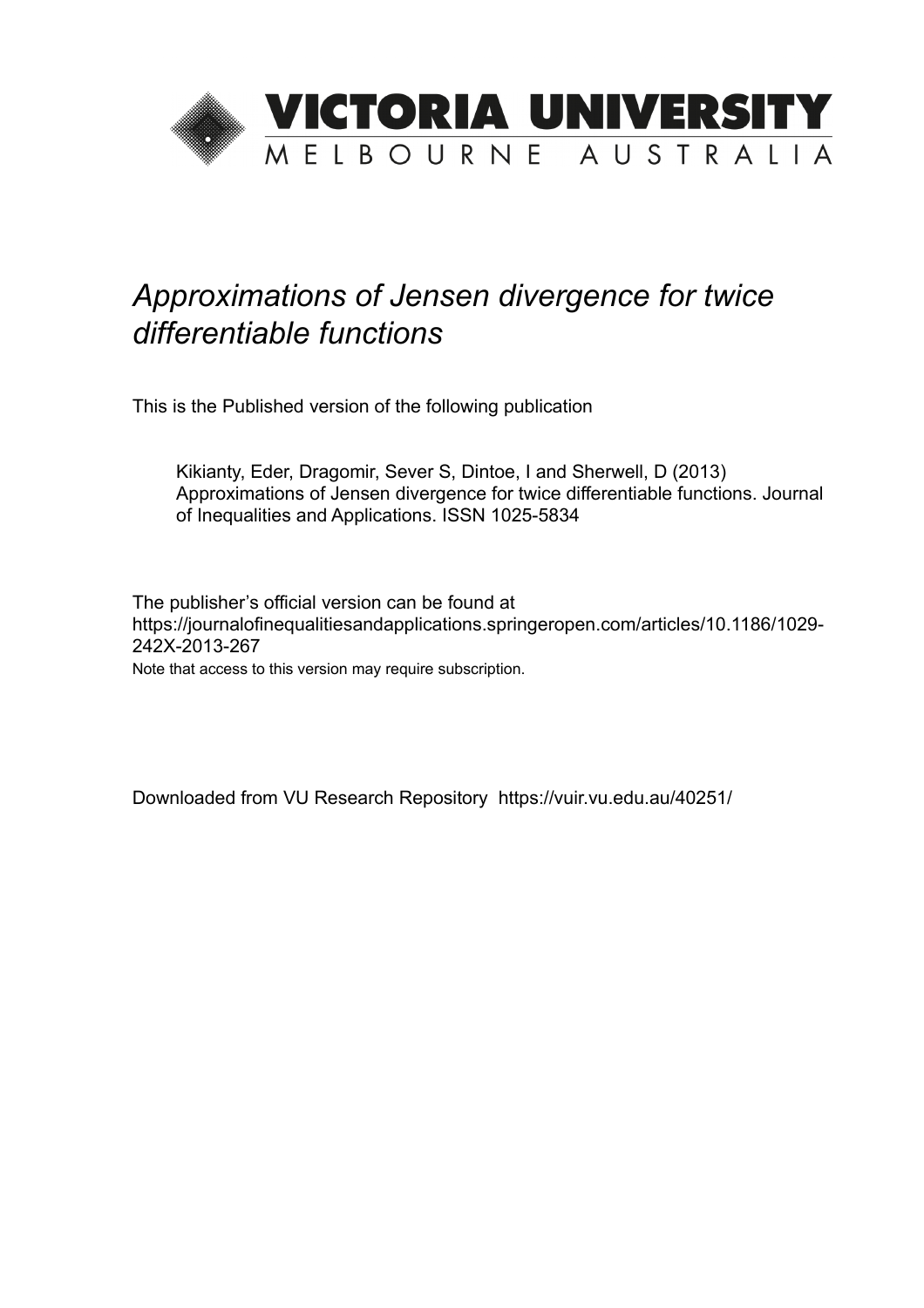### **R E S E A R C H Open Access**

# <span id="page-1-0"></span>Approximations of Jensen divergence for twice differentiable functions

Eder Kikianty<sup>1[\\*](#page-1-0)</sup>, Sever S Dragomir<sup>[1](#page-12-0)[,2](#page-12-1)</sup>, Isia T Dintoe<sup>1</sup> and David Sherwell<sup>1</sup>

\* Correspondence: [eder.kikianty@wits.ac.za](mailto:eder.kikianty@wits.ac.za) 1School of Computational and Applied Mathematics, University of the Witwatersrand, Private Bag 3, Wits 2050, Johannesburg, South Africa Full list of author information is available at the end of the article

### **Abstract**

The Jensen divergence is used to measure the difference between two probability distributions. This divergence has been generalised to allow the comparison of more than two distributions. In this paper, we consider some bounds for generalised Jensen divergence of twice differentiable functions with bounded second derivatives. Evidently, these bounds provide approximations for the Jensen divergence of twice differentiable functions by the Jensen divergence of simpler functions such as the power functions and the paired entropies associated to the Harvda-Charvát functions. **MSC:** 26D15; 94A17

**Keywords:** divergence measure; Jensen divergence; inequality for real numbers

#### **1 Introduction**

One of the more important applications of probability theory is finding an appropriate measure of distance (or difference) between two probability distributions [[\]](#page-12-2). A number of these divergence measures have been widely studied and applied by a number of math-ematicians such as Burbea and Rao [\[](#page-12-3)2[\]](#page-12-5), Havrda and Charvát [3], Lin [4] and others.

In Burbea and Rao [\[](#page-12-3)], a generalisation of Jensen divergence is considered to allow the comparison of more than two distributions. If  $\Phi$  is a function defined on an interval *I* of the real line  $\mathbb{R}$ , the *(generalised) Jensen divergence* between two elements  $x = (x_1, \ldots, x_n)$ and  $y = (y_1, \ldots, y_n)$  in  $I^n$  (where  $n \ge 1$ ) is given by the following equation (*cf.* Burbea and Rao [2[\]](#page-12-3)):

<span id="page-1-1"></span>
$$
\mathcal{J}_{n,\Phi}(x,y) := \sum_{i=1}^{n} \left[ \frac{1}{2} \left[ \Phi(x_i) + \Phi(y_i) \right] - \Phi\left(\frac{x_i + y_i}{2}\right) \right] \tag{1}
$$

for all  $x, y \in I^n \times I^n$ . Several measures have been proposed to quantify the difference (also known as the *divergence*) between two (or more) probability distributions. We refer to Grosse et al. [\[](#page-12-8)5], Kullback and Leibler [6] and Csiszar [7] for further references.

We denote by *Sn*

$$
S_n = \left\{ (x_1, \ldots, x_n) \in I^n, \sum_{i=1}^n x_i = 1 \right\}, \quad I = [0, 1].
$$



© 2013 Kikianty et al.; licensee Springer. This is an Open Access article distributed under the terms of the Creative Commons Attribution License [\(http://creativecommons.org/licenses/by/2.0](http://creativecommons.org/licenses/by/2.0)), which permits unrestricted use, distribution, and reproduction in any medium, provided the original work is properly cited.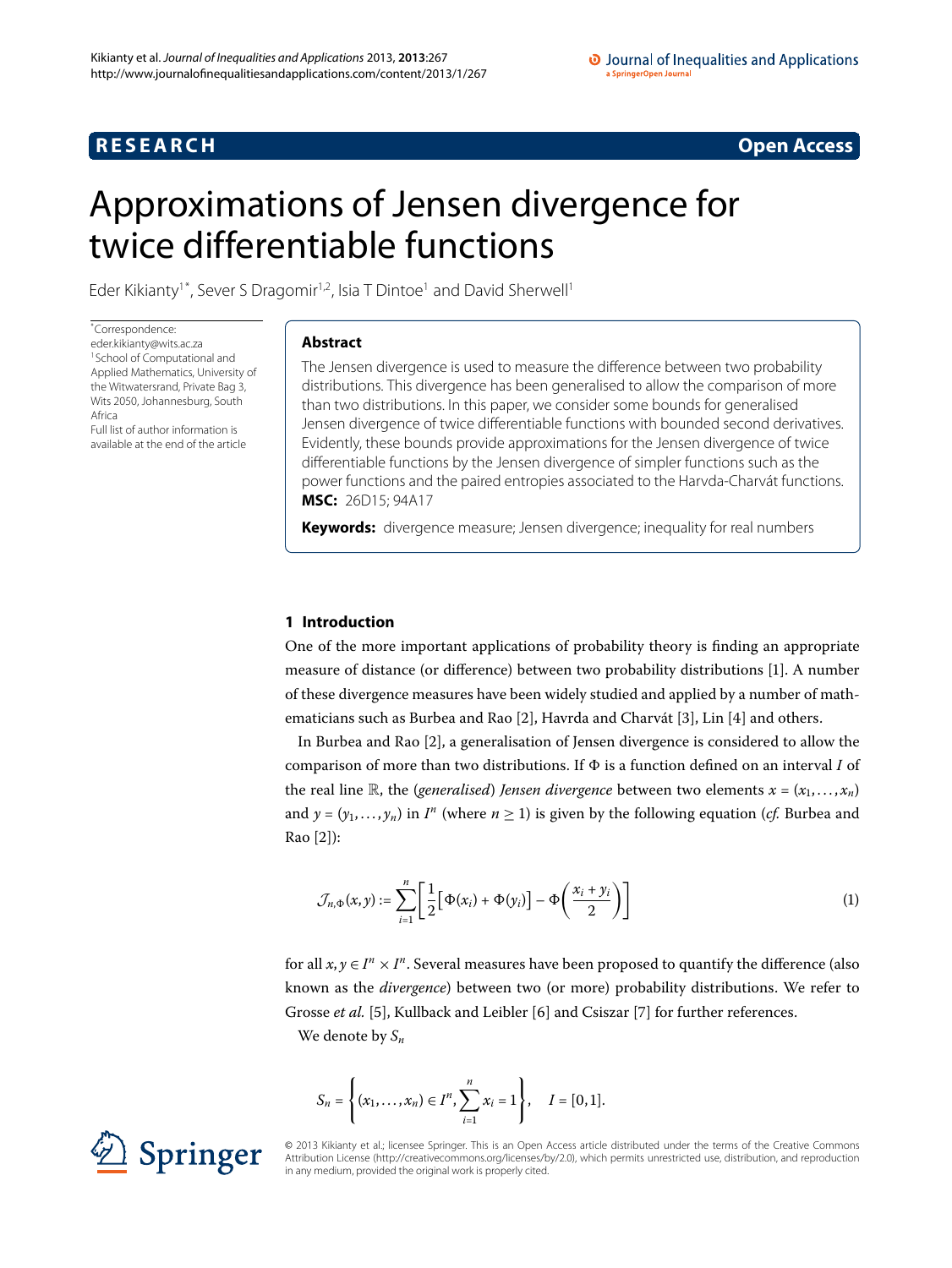Utilising the family of functions, for  $\alpha \in \mathbb{R}_+$ ,

$$
\Phi_{\alpha}(t) := \begin{cases}\n(\alpha - 1)^{-1}(t^{\alpha} - t), & \alpha \neq 1, \\
t \log t, & \alpha = 1,\n\end{cases}
$$

by Havrda and Charvát in [\[](#page-12-3)3] to introduce their entropies of degree  $\alpha$ , Burbea and Rao [2] introduced the following family of Jensen divergences:

$$
\mathcal{J}_{n,\alpha} := \begin{cases} (\alpha - 1)^{-1} \sum_{i=1}^{n} [\frac{1}{2} (x_i^{\alpha} + y_i^{\alpha}) - (\frac{x_i + y_i}{2})^{\alpha}], & \alpha \neq 1, \\ \frac{1}{2} \sum_{i=1}^{n} [x_i \log x_i + y_i \log y_i - (x_i + y_i) \log(\frac{x_i + y_i}{2})], & \alpha = 1, \end{cases}
$$

that can be defined on  $S_n \times S_n$  with the convention that  $0 \log 0 = 0$  for  $\alpha \in \mathbb{R}_+$ . We note that the divergence  $\mathcal{J}_{n,1}$  is also known as the *Jensen-Shannon divergence* [8[\]](#page-12-9).

These measures have been applied in a variety of fields, for example, in information theory [9[\]](#page-12-3). The *Jensen divergence* introduced in Burbea and Rao [2] has its applications in bioinformatics  $[10, 11]$ , where it is usually utilised to compare two samples of healthy population (control) and diseased population (case) in detecting gene expression for a certain disease. We refer the readers to Dragomir [[\]](#page-12-2) for the applications in other areas.

In a recent paper by Dragomir *et al.* [12[\]](#page-12-13), the authors found sharp upper and lower bounds for the Jensen divergence for various classes of functions  $\Phi$ , including functions of bounded variation, absolutely continuous functions, Lipschitzian continuous functions, convex functions and differentiable functions. We recall some of these results in Section 2[,](#page-2-0) which motivates the new results we obtain in this paper.

<span id="page-2-0"></span>In this paper, we provide bounds for Jensen divergence of twice differentiable function  $\Phi$ whose second derivative  $\Phi''$  satisfies some boundedness conditions. These bounds provide approximations of the Jensen divergence  $\mathcal{J}_{n,\Phi}$  (*cf.* (1[\)](#page-1-1)) by the divergence of simpler functions such as the power functions (cf. Section 3[\)](#page-4-0) and the above mentioned family of Jensen divergences  $\mathcal{J}_{n,\alpha}$  (*cf.* Section 4[\)](#page-7-0). Finally, we apply these bounds to some elementary functions in Section 5.

#### **2 Definitions, notation and previous results**

In this section, we provide definitions and notation that will be used in the paper. We also provide some results regarding sharp bounds for the generalised Jensen divergence as stated in Dragomir *et al.* [12[\]](#page-12-13).

#### **2.1 Definitions and notation**

Throughout the paper, for any real number  $r > 1$ , we define  $r'$  to be its Hölder conjugate, that is,  $1/r + 1/r' = 1$ .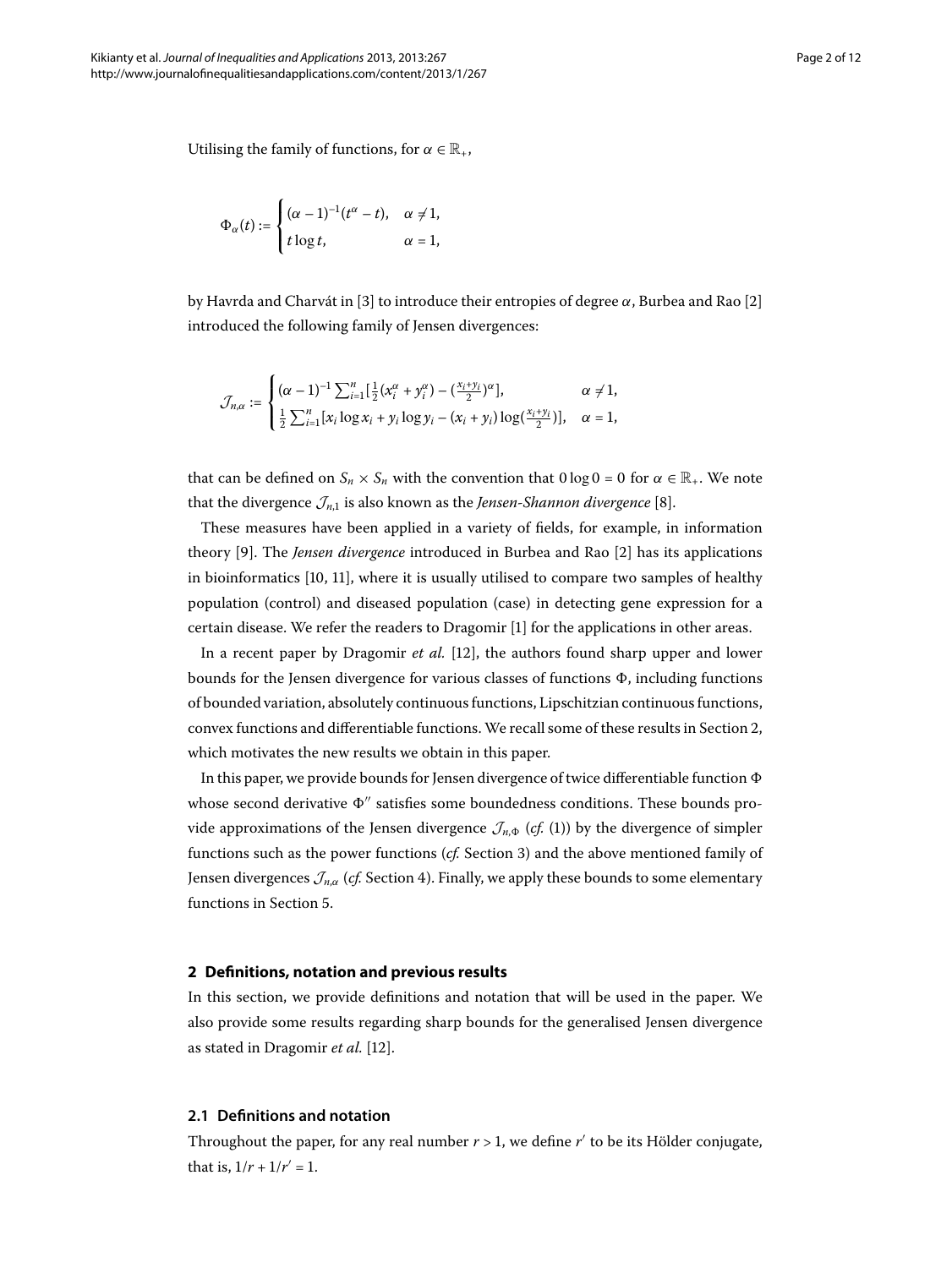**Definition 1** (Bullen [13]) If *s* is an extended real number, the generalised logarithmic mean of order *s* of two positive numbers *x* and *y* is defined by

$$
\mathfrak{L}^{[s]}(x,y) = \begin{cases}\n\left[\frac{1}{s+1}\left(\frac{y^{s+1}-x^{s+1}}{y-x}\right)\right]^{\frac{1}{s}} & \text{if } s \neq -1, 0, \pm \infty, \\
\frac{y-x}{\log y - \log x} & \text{if } s = -1, \\
\frac{1}{e}\left(\frac{y^y}{x^x}\right)^{\frac{1}{y-x}} & \text{if } s = 0, \\
\max\{x, y\} & \text{if } s = +\infty, \\
\min\{x, y\} & \text{if } s = -\infty,\n\end{cases}
$$
\n(2)

and  $\mathfrak{L}^{[s]}(x,x) = x$ .

This mean is homogeneous and symmetric [13[,](#page-12-14) p.385]. In particular, there is no loss in generality by assuming  $0 < x < y$ . Note also that

$$
\mathfrak{L}^{[s]}(x,y) = \left(\int_x^y \left[ (1-t)x + ty \right]^s dt \right)^{1/s}
$$

for  $0 < x < y$  and  $s \in [1, \infty)$ . This mean generalises not only logarithmic mean (when  $s =$ –), which is particularly useful in distribution of electrical charge of a conductor, but also arithmetic mean (when  $s = 1$ ) and geometric mean (when  $s = -2$ ).

We use the following notations for Lebesgue integrable functions: for any Lebesgue integrable function *g* on [*a*, *b*], we define, for  $a \le x \le y \le b$ ,

$$
||g||_{[x,y],p} := \left| \int_x^y |g(s)|^p ds \right|^{1/p}
$$
 if  $p \ge 1$  and  $g \in L_p[a, b];$ 

and for  $g \in L_{\infty}[a, b]$ , we denote  $||g||_{[x,y],\infty} := \text{ess sup}_{s \in [x,y]} |g(s)|$ .

We recall that a function  $f : [a, b] \to \mathbb{R}$  is absolutely continuous on  $[a, b]$  if and only if it is differentiable almost everywhere in  $[a, b]$ , the derivative  $f'$  is Lebesgue integrable on this interval and  $f(y) - f(x) = \int_x^y f'(t) dt$  for any  $x, y \in [a, b]$ .

#### **2.2 Previous results**

In a recent paper by Dragomir *et al.* [\[](#page-12-13)12], the authors provide sharp upper and lower bounds for the Jensen divergence for various classes of functions  $\Phi.$  Some results are stated in the following.

**Theorem 2** (Dragomir *et al.* [12[\]](#page-12-13)) Assume that  $\Phi$  : [a, b]  $\rightarrow \mathbb{R}$  is absolutely continuous on [*a*, *b*]. *Then we have the bounds*

$$
\left|\mathcal{J}_{n,\Phi}(x,y)\right| \leq \frac{1}{2} \times \begin{cases} \sum_{i=1}^{n} |y_i - x_i| \|\Phi'\|_{[x_i,y_i],\infty} & \text{if } \Phi' \in L_{\infty}[a,b],\\ \sum_{i=1}^{n} |y_i - x_i| \frac{p-1}{p} \|\Phi'\|_{[x_i,y_i],p} & \text{if } \Phi' \in L_p[a,b], p > 1, \end{cases}
$$
\n
$$
\leq \frac{1}{2} \times \begin{cases} \|\Phi'\|_{[a,b],\infty} \sum_{i=1}^{n} |y_i - x_i| & \text{if } \Phi' \in L_{\infty}[a,b],\\ \|\Phi'\|_{[a,b],p} \sum_{i=1}^{n} |y_i - x_i| \frac{p-1}{p} & \text{if } \Phi' \in L_p[a,b], p > 1, \end{cases} \tag{3}
$$

*for any*  $x = (x_1, ..., x_n), y = (y_1, ..., y_n) \in [a, b]^n$ .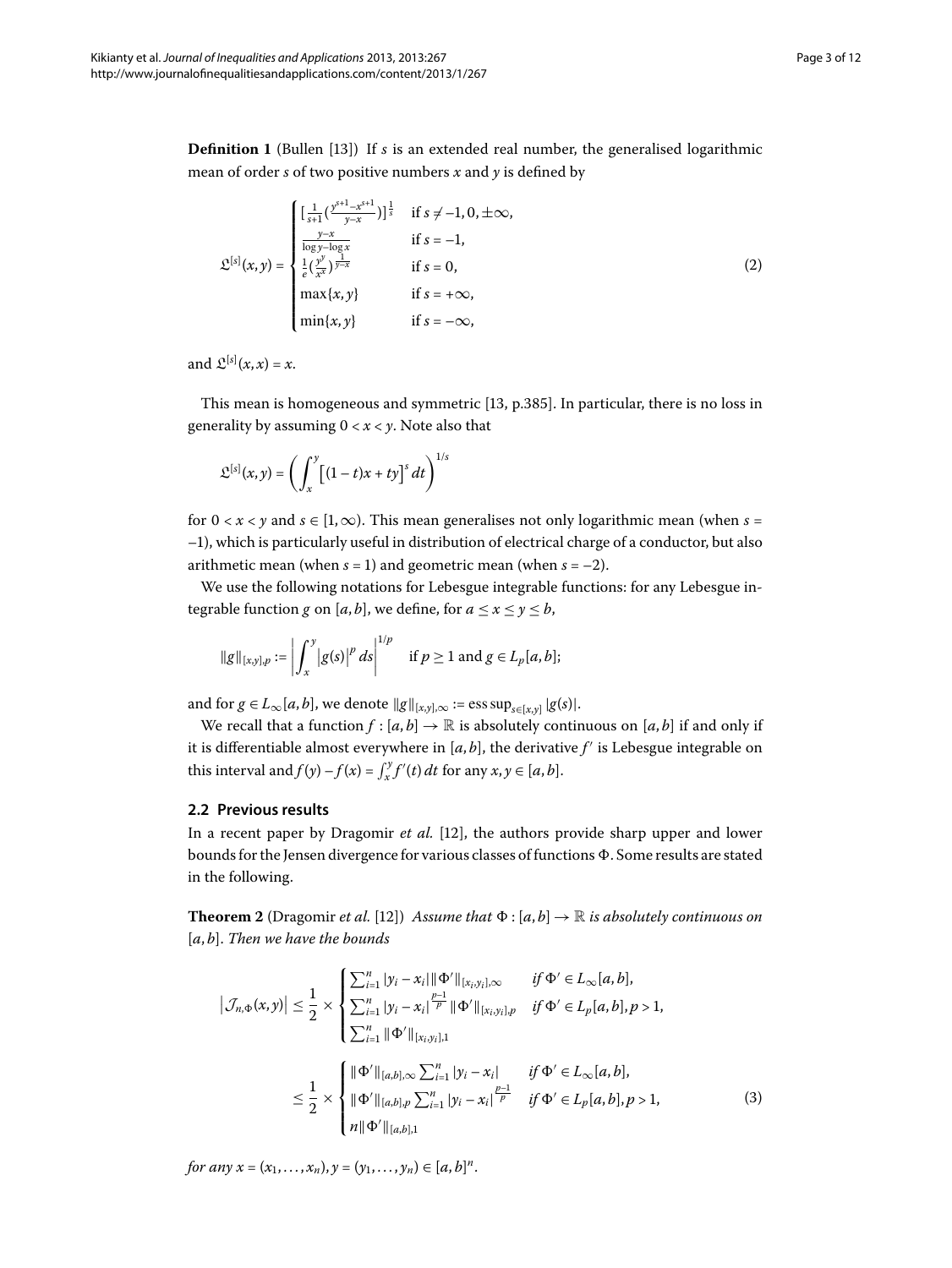*Moreover*, *if the modulus of the derivative is convex*, *then we have the inequality*

$$
\left| \mathcal{J}_{n,\Phi}(x,y) \right| \leq \frac{1}{4} \sum_{i=1}^{n} |y_i - x_i| \left[ \left| \Phi'\left(\frac{x_i + y_i}{2}\right) \right| + \frac{|\Phi'(x_i)| + |\Phi'(y_i)|}{2} \right]
$$
  

$$
\leq \frac{1}{4} \sum_{i=1}^{n} |y_i - x_i| \left[ \left| \Phi'(x_i) \right| + \left| \Phi'(y_i) \right| \right]
$$
  

$$
\left( \leq \left\| \Phi' \right\|_{[a,b],\infty} \delta(x,y) \right)
$$
 (4)

*for any*  $x = (x_1, ..., x_n), y = (y_1, ..., y_n) \in [a, b]^n$ , where  $\delta(x, y) = \frac{1}{2} \sum_{i=1}^n |y_i - x_i|$ . *The constant*  $1/4$  *is best possible in both inequalities.* 

Some more assumptions for  $\Phi$  lead to the following results.

**Theorem 3** (Dragomir *et al.* [\[](#page-12-13)12]) *Let*  $\Phi$  : [*a*, *b*]  $\rightarrow \mathbb{R}$  *be a differentiable function on the interval* [*a*, *b*] *of real numbers* R.

(i) If the derivative  $\Phi'$  is of bounded variation on  $[a, b]$ , then

<span id="page-4-1"></span>
$$
\left| \mathcal{J}_{n,\Phi}(x,y) \right| \leq \frac{1}{4} \sum_{i=1}^{n} |y_i - x_i| \left| \bigvee_{x_i}^{y_i} (\Phi') \right|
$$
  

$$
\leq \frac{1}{4} \bigvee_{a}^{b} (\Phi') \sum_{i=1}^{n} |y_i - x_i|
$$
  

$$
= \frac{1}{2} \bigvee_{a}^{b} (\Phi') \delta(x,y)
$$
 (5)

*for any*  $x = (x_1, ..., x_n), y = (y_1, ..., y_n) \in [a, b]^n$ .

*The constant*  $1/4$  *is best possible in both inequalities* (5[\)](#page-4-1).

(ii) If the derivative  $\Phi'$  is K-Lipschitzian on [a, b] with the constant  $K > 0$ , then

<span id="page-4-2"></span>
$$
\left|\mathcal{J}_{n,\Phi}(x,y)\right| \leq \frac{1}{8}K\sum_{i=1}^{n}(y_i - x_i)^2 = \frac{1}{2}K\mathcal{J}_{n,2}(x,y)
$$
\n(6)

*for any*  $x = (x_1, ..., x_n), y = (y_1, ..., y_n) \in [a, b]^n$ , where

$$
\mathcal{J}_{n,2}(x,y) = \frac{1}{4} \sum_{i=1}^{n} (y_i - x_i)^2.
$$

*The constant*  $1/8$  *is best possible in* [\(](#page-4-2)6).

<span id="page-4-0"></span>Motivated by these results, we state bounds for  $\mathcal{J}_{n,\Phi}$  for twice differentiable functions  $\Phi$ with some boundedness conditions for the second derivative in the next sections.

#### **3 Approximating with Jensen divergence for power functions**

In this section we provide some bounds for the generalised Jensen divergence for twice differentiable function  $\Phi : I \subset \mathbb{R} \to \mathbb{R}$ , whose second derivative  $\Phi''$  is bounded above and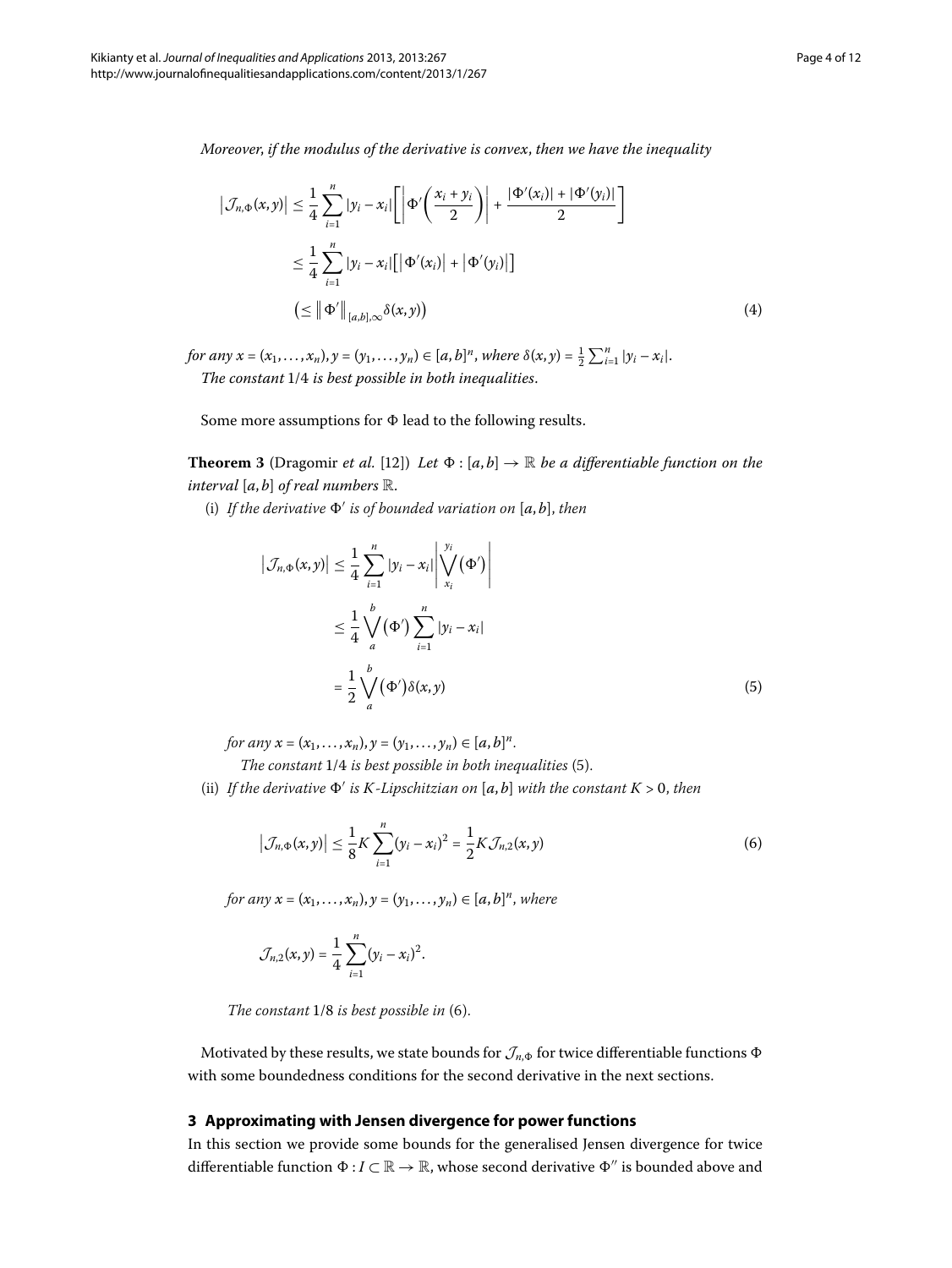below in the following sense:

<span id="page-5-6"></span><span id="page-5-0"></span>
$$
\gamma \le \frac{t^{2-p}}{p(p-1)} \Phi''(t) \le \Gamma \tag{7}
$$

for some  $\gamma < \Gamma$  and  $p \in (-\infty, 0) \cup (1, \infty)$  and all  $t \in I$ ; and

<span id="page-5-4"></span>
$$
\delta \le \frac{t^{2-q}}{q(q-1)} \Phi''(t) \le \Delta \tag{8}
$$

for some  $\delta \leq \Delta$ , some  $q \in (0,1)$  and all  $t \in I$ . These conditions enable us to provide approximations of the Jensen divergence for  $\Phi$  via the functions  $f(t) = t^p$  for  $p \neq 0, 1$  and  $t \in \mathbb{R}_+$ , *i.e.*

$$
\mathcal{J}_{n,(\cdot)^p} = \sum_{i=1}^n \left[ \frac{1}{2} \left( x_i^p + y_i^p \right) - \left( \frac{x_i + y_i}{2} \right)^p \right].
$$

**Lemma 4** (Dragomir *et al.* [\[](#page-12-13)12]) *Let*  $\Phi$  : [*a*, *b*]  $\rightarrow \mathbb{R}$  *be a differentiable function and let the derivative - be absolutely continuous*. *Then*

<span id="page-5-5"></span><span id="page-5-1"></span>
$$
\left|\mathcal{J}_{n,\Phi}(x,y)\right| \leq \begin{cases} \frac{1}{8} \|\Phi''\|_{[a,b],\infty} \sum_{i=1}^{n} (y_i - x_i)^2 & \text{if } \Phi'' \in L_{\infty}[a,b],\\ \frac{\|\Phi''\|_{[a,b],r}}{(r'+1)^{1/r'}2^{1+1/r'}} \sum_{i=1}^{n} |y_i - x_i|^{1+1/r'} & \text{if } \Phi'' \in L_r[a,b], r > 1. \end{cases} \tag{9}
$$

We refer to [12[\]](#page-12-13) for the proof of the above lemma.

**Lemma 5** Let  $\Phi$  :  $[a,b] \to \mathbb{R}$  be a twice differentiable function and  $0 < a < b < \infty$ . If  $\Phi$ <sup>*''*</sup> *satisfies* [\(](#page-5-0)7), *then* 

<span id="page-5-3"></span>
$$
\left\| \left( \Phi - \frac{\gamma + \Gamma}{2} (\cdot)^p \right)^{\prime\prime} \right\|_{[a,b],\infty} \le p(p-1) \frac{\Gamma - \gamma}{2} \max \{ a^{p-2}, b^{p-2} \};\tag{10}
$$

*and*

$$
\left\| \left( \Phi - \frac{\gamma + \Gamma}{2} (\cdot)^p \right)^n \right\|_{[a,b],r} \leq p(p-1) \frac{\Gamma - \gamma}{2} \left( \mathfrak{L}^{[(p-2)r]}(a,b) \right)^{p-2}, \quad r > 1,
$$
\n(11)

*where* L[*s*] *is the sth generalised logarithmic mean*.

*Proof* Note that condition (7[\)](#page-5-0) is equivalent to

<span id="page-5-2"></span>
$$
\gamma p(p-1)t^{p-2} \le \Phi''(t) \le \Gamma p(p-1)t^{p-2}
$$

since  $p(p-1) > 0$ . This is also equivalent to

$$
\left| \Phi''(t) - p(p-1) \frac{\gamma + \Gamma}{2} t^{p-2} \right| \le p(p-1) \frac{\Gamma - \gamma}{2} t^{p-2}.
$$
 (12)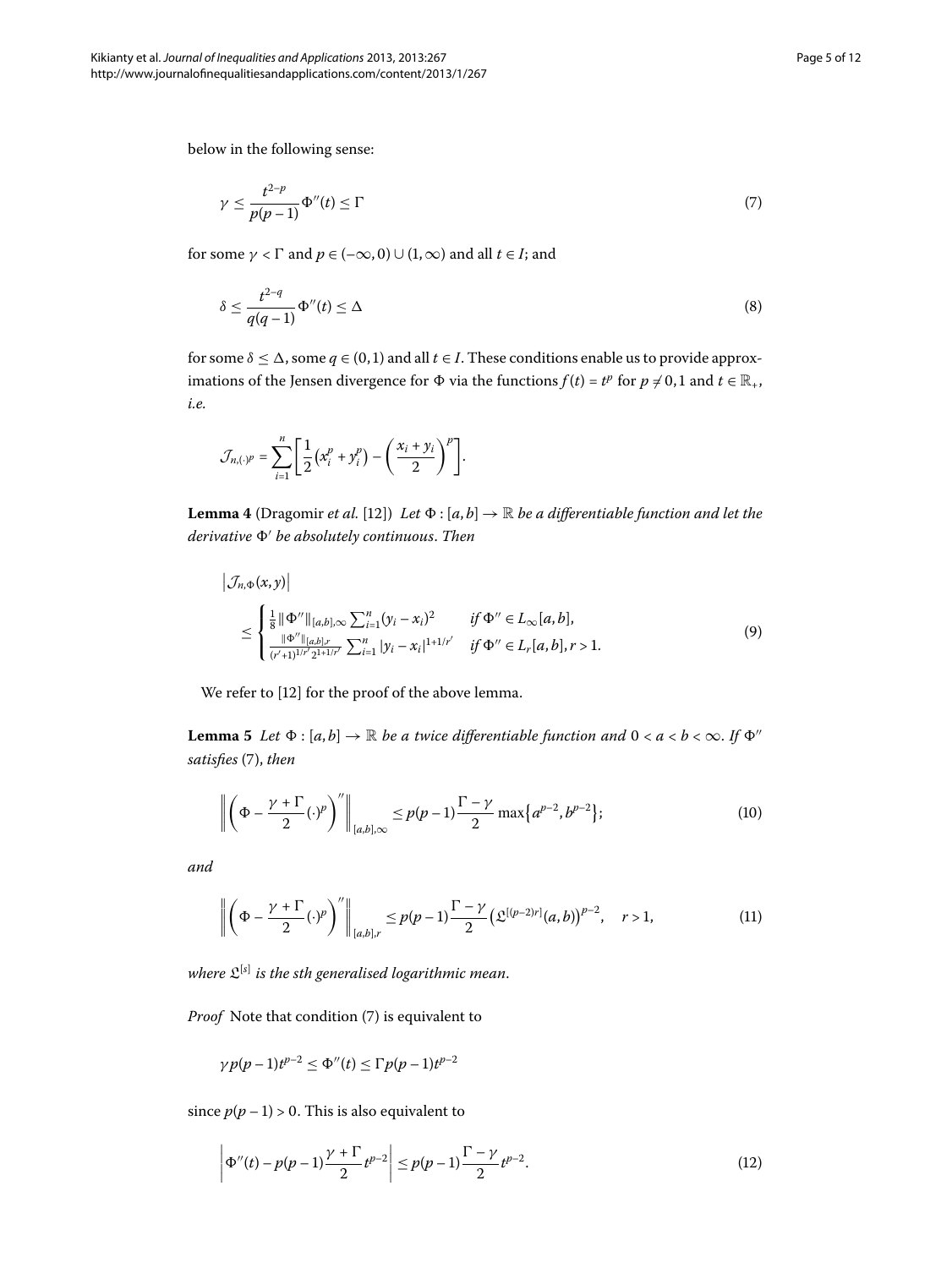<span id="page-6-0"></span>
$$
\left\| \Phi''(t) - p(p-1) \frac{\gamma + \Gamma}{2} t^{p-2} \right\|_{[a,b],r} = \left( \int_a^b \left| \Phi''(t) - p(p-1) \frac{\gamma + \Gamma}{2} t^{p-2} \right|^r dt \right)^{1/r}
$$
  

$$
\leq p(p-1) \frac{\Gamma - \gamma}{2} \left( \int_a^b t^{r(p-2)} dt \right)^{1/r}
$$
  

$$
= p(p-1) \frac{\Gamma - \gamma}{2} \left( \mathfrak{L}^{[r(p-2)]}(a,b) \right)^{p-2},
$$

which proves (11).  $\Box$ 

**Theorem 6** Let  $\Phi$  :  $[a, b] \to \mathbb{R}$  be a twice differentiable function and  $0 < a < b < \infty$ . If  $\Phi$ <sup>*''*</sup> *satisfies* [\(](#page-5-0)7), *then* 

$$
\left|\mathcal{J}_{n,\Phi}(x,y) - \frac{\gamma + \Gamma}{2} \mathcal{J}_{n,(\cdot)^p}(x,y)\right|
$$
  
\n
$$
\leq \begin{cases} \frac{1}{16} p(p-1)(\Gamma - \gamma) \max\{a^{p-2}, b^{p-2}\} \sum_{i=1}^n (y_i - x_i)^2 & \text{if } \Phi'' \in L_\infty[a,b], \\ \frac{p(p-1)(\Gamma - \gamma)}{(\gamma' + 1)^{1/\gamma'} 2^{2+1/\gamma'}} \mathcal{L}^{[(p-2)r]}(a,b) \sum_{i=1}^n |y_i - x_i|^{1+1/\gamma'} & \text{if } \Phi'' \in L_r[a,b], r > 1. \end{cases}
$$

*Proof* Since any differentiable function is absolutely continuous, we may employ Lemma 4. Combining this with Lemma 5[,](#page-5-5) we have

$$
\left|\mathcal{J}_{n,\Phi}(x,y) - \frac{\gamma + \Gamma}{2} \mathcal{J}_{n,(\cdot)^p}(x,y)\right|
$$
\n
$$
\leq \begin{cases} \frac{1}{8} ||(\Phi - \frac{\gamma + \Gamma}{2}(\cdot)^p)'||_{[a,b],\infty} \sum_{i=1}^n (y_i - x_i)^2, \\ \frac{1}{(r'+1)^{1/r'} 2^{1+1/r'}} ||(\Phi - \frac{\gamma + \Gamma}{2}(\cdot)^p)''||_{[a,b],r} \sum_{i=1}^n |y_i - x_i|^{1+1/r'}, \\ \frac{1}{8} p(p-1) \frac{\Gamma - \gamma}{2} \max\{a^{p-2}, b^{p-2}\} \sum_{i=1}^n (y_i - x_i)^2, \\ \frac{1}{(r'+1)^{1/r'} 2^{1+1/r'}} p(p-1) \frac{\Gamma - \gamma}{2} (\mathfrak{L}^{[(p-2)r]}(a,b))^{p-2} \sum_{i=1}^n |y_i - x_i|^{1+1/r'}, \end{cases}
$$

as desired.  $\Box$ 

We omit the proofs for the next results as they follow similarly to those of Lemma 5 and Theorem 6.

**Lemma** 7 Let  $\Phi$  :  $[a,b] \to \mathbb{R}$  be a twice differentiable function and  $0 < a < b < \infty$ . If  $\Phi$ <sup>*''*</sup> *satisfies* [\(](#page-5-6)8), *then* 

$$
\left\| \left( \Phi - \frac{\delta + \Delta}{2} (\cdot)^q \right)^n \right\|_{[a,b],\infty} \le q(1-q) \frac{\Delta - \delta}{2} \max \{ a^{q-2}, b^{q-2} \};\tag{13}
$$

*and*

$$
\left\| \left( \Phi - \frac{\delta + \Delta}{2} (\cdot)^q \right)^{\prime\prime} \right\|_{[a,b],q} \le q(1-q) \frac{\Delta - \delta}{2} \left( \mathfrak{L}^{[r(q-2)]}(a,b) \right)^{p-2}, \quad r > 1,
$$
 (14)

*where* L[*s*] *is the sth generalised logarithmic mean*.

 $\Box$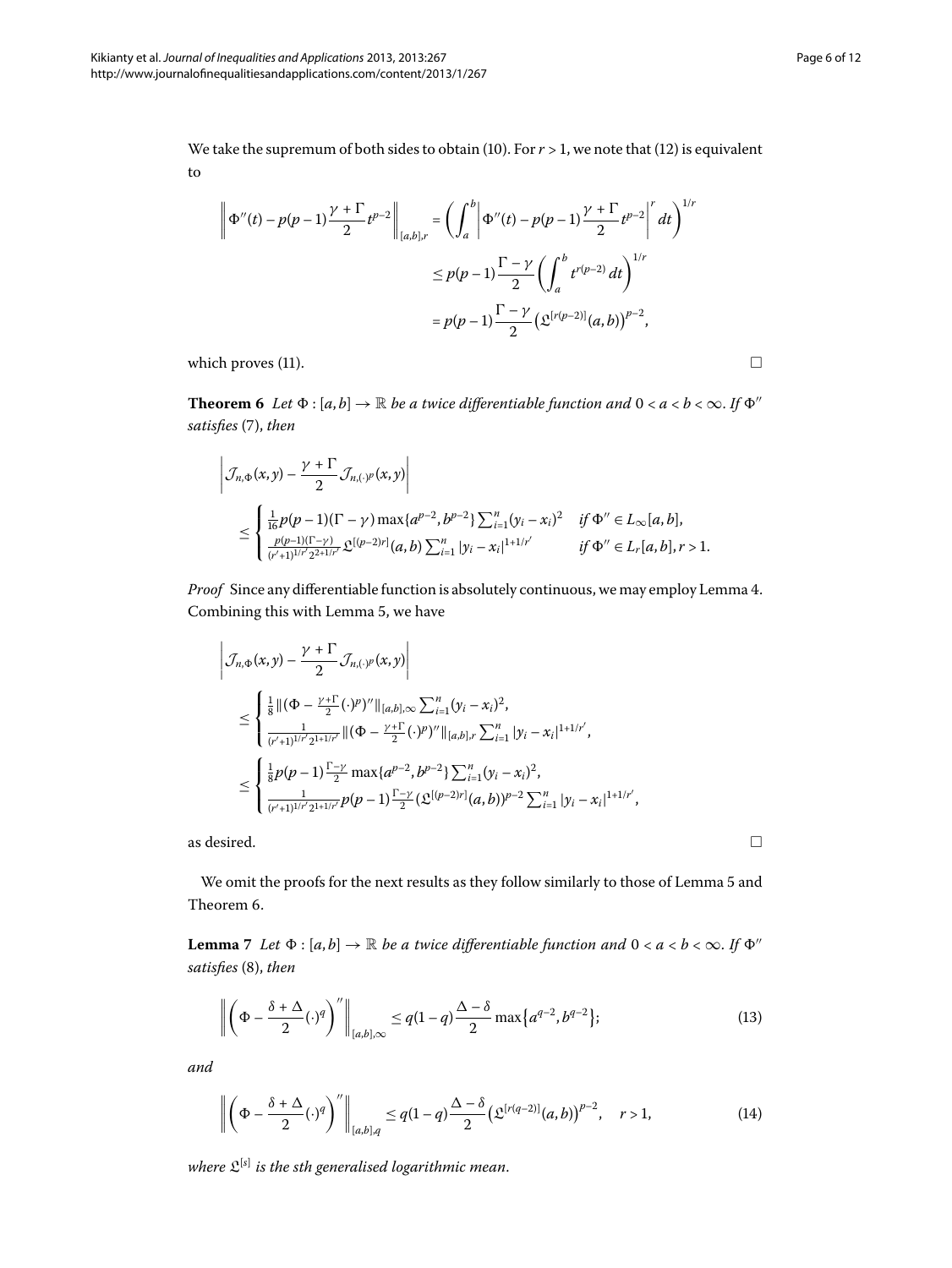<span id="page-7-0"></span>**Theorem 8** Let  $\Phi$  :  $[a,b] \to \mathbb{R}$  be a twice differentiable function and  $0 < a < b < \infty$ . If  $\Phi$ <sup>*''*</sup> *satisfies* [\(](#page-5-6)8), *then* 

<span id="page-7-1"></span>
$$
\left|\mathcal{J}_{n,\Phi}(x,y) - \frac{\delta + \Delta}{2} \mathcal{J}_{n,(\cdot)^q}(x,y)\right|
$$
  
\n
$$
\leq \begin{cases} \frac{1}{16}q(1-q)(\Delta - \delta) \max\{a^{q-2}, b^{q-2}\}\sum_{i=1}^n (y_i - x_i)^2 & \text{if } \Phi'' \in L_\infty[a,b], \\ \frac{q(1-q)(\Delta - \delta)}{(r'+1)^{1/r'}2^{2+1/r'}}(\mathfrak{L}^{[(q-2)r]}(a,b))^{p-2}\sum_{i=1}^n |y_i - x_i|^{1+1/r'} & \text{if } \Phi'' \in L_r[a,b], r > 1. \end{cases}
$$

#### **4 Further approximations**

In this section, we present approximations for  $\mathcal{J}_{n,\Phi}$  by utilising the family of the Jensen divergence

$$
\mathcal{J}_{n,\alpha} := (\alpha - 1)^{-1} \sum_{i=1}^{n} \left[ \frac{1}{2} \left( x_i^{\alpha} + y_i^{\alpha} \right) - \left( \frac{x_i + y_i}{2} \right)^{\alpha} \right], \quad \alpha \neq 1; \tag{15}
$$

and

$$
\mathcal{J}_{n,1}(x,y) := \frac{1}{2} \sum_{i=1}^{n} \left[ x_i \log x_i + y_i \log y_i - (x_i + y_i) \log \left( \frac{x_i + y_i}{2} \right) \right].
$$
 (16)

Although  $\mathcal{J}_{n,\alpha}$  is defined for  $\alpha \in \mathbb{R}_+$  in [2[\]](#page-12-3), we may let  $\alpha$  to be negative in (15[\)](#page-7-1), and for  $\alpha$  = 0, we define

<span id="page-7-2"></span>
$$
\mathcal{J}_{n,0}(x,y) := \sum_{i=1}^{n} \left[ \log \left( \frac{x_i + y_i}{2} \right) - \frac{1}{2} (\log x_i + \log y_i) \right].
$$
 (17)

**Theorem 9** Let  $\Phi: I \subset (0, \infty) \to \mathbb{R}$  be a twice differentiable function on I. If  $\Phi''$  satis*fies* [\(](#page-5-0)7), *then* 

<span id="page-7-3"></span>
$$
\gamma(p-1)\mathcal{J}_{n,p}(x,y) \leq \mathcal{J}_{n,\Phi}(x,y) \leq \Gamma(p-1)\mathcal{J}_{n,p}(x,y) \quad \text{for any } x, y \in I^n. \tag{18}
$$

 $Furthermore, if  $\Phi''$  satisfies (8), then$  $Furthermore, if  $\Phi''$  satisfies (8), then$  $Furthermore, if  $\Phi''$  satisfies (8), then$ 

$$
\delta(q-1)\mathcal{J}_{n,q}(x,y) \geq \mathcal{J}_{n,\Phi}(x,y) \geq \Delta(q-1)\mathcal{J}_{n,q}(x,y) \quad \text{for any } x,y \in I^n. \tag{19}
$$

*Proof* We consider the auxiliary function  $g_{\gamma,p}: I \to \mathbb{R}$  defined by  $g_{\gamma,p}(t) = \Phi(t) - \gamma t^p$ , where  $p \in (-\infty, 0) \cup (1, \infty)$ . We observe that  $g_{\gamma, p}$  is twice differentiable on *I* and the second derivative is given by

$$
g_{\gamma,p}''(t) = p(p-1)t^{p-2} \left[ \frac{t^{2-p}}{p(p-1)} \Phi''(t) - \gamma \right] \quad \text{for any } t \in I.
$$

Utilising condition [\(](#page-5-0)7) and since  $p(p-1)t^{p-2} > 0$  for  $t \in I$ , we deduce that  $g''_{\gamma, p}(t) \ge 0$  for any *t* ∈ *I* which means that  $g_{\gamma,p}$  is convex on *I*. Since for a convex function *g* : *I* → R we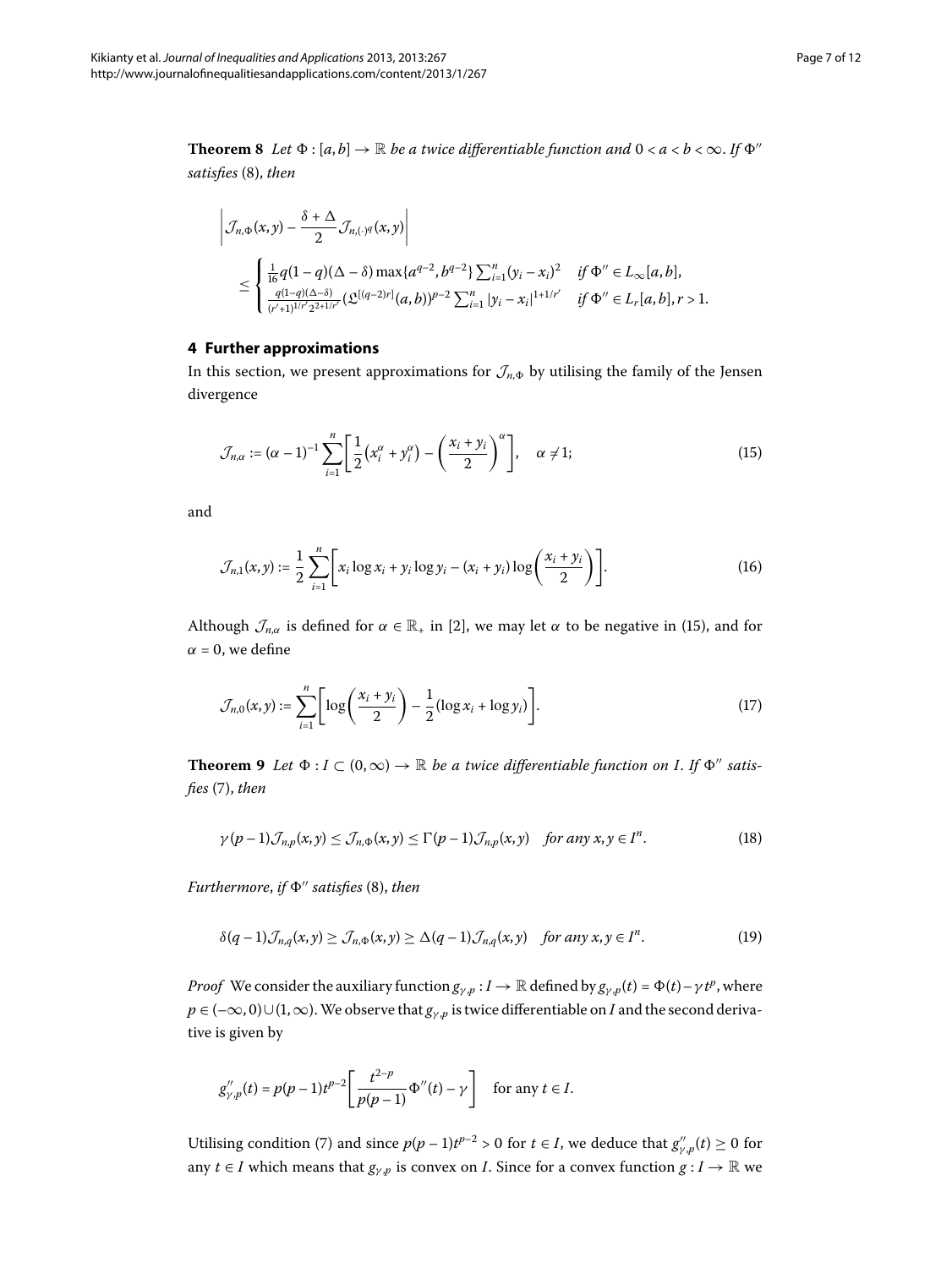have that  $\mathcal{J}_{n,g}(x, y) \geq 0$ , then we can write that

$$
0 \leq \mathcal{J}_{n,g_{\gamma,p}}(x,y) = \sum_{i=1}^{n} \left[ \frac{g_{\gamma,p}(x_i) + g_{\gamma,p}(y_i)}{2} - g_{\gamma,p} \left( \frac{x_i + y_i}{2} \right) \right]
$$
  
= 
$$
\sum_{i=1}^{n} \left[ \frac{\Phi(x_i) + \Phi(y_i)}{2} - \Phi \left( \frac{x_i + y_i}{2} \right) \right] - \gamma \sum_{i=1}^{n} \left[ \frac{x_i^p + y_i^p}{2} - \left( \frac{x_i + y_i}{2} \right)^p \right]
$$
  
= 
$$
\mathcal{J}_{n,\Phi}(x,y) - \gamma(p-1)\mathcal{J}_{n,p}(x,y),
$$

and the first inequality in  $(18)$  $(18)$  is proved. To prove the second inequality in  $(18)$ , we consider the auxiliary function  $g_{\Gamma,p}(x,y): I \to \mathbb{R}$  with  $g_{\Gamma,p}(x,y) = \Gamma t^p - \Phi(t)$ , for which we perform a similar argument; and we omit the details.

Now, if  $q \in (0,1)$  and if we consider the auxiliary function  $\psi_{\delta,q}(x, y) : I \to \mathbb{R}$  with  $\psi_{\delta,q}(x, y) = \Phi(t) - \delta t^q$ , then  $\psi$  is twice differentiable and

$$
\psi_{\delta,q}''(x,y) = t^{q-2}q(q-1)\left[\frac{t^{2-q}\Phi''(t)}{q(q-1)} - \delta\right] \le 0 \quad \text{for any } t \in I
$$

since  $q \in (0,1)$ . Therefore  $\psi_{\delta,q}$  is concave on *I*, which implies that  $\mathcal{J}_{n,\psi_{\delta,q}}(x,y) \leq 0$  for any *x*, *y* ∈  $I<sup>n</sup>$  and, as above, we obtain

<span id="page-8-0"></span>
$$
\mathcal{J}_{n,\Phi}(x,y) \leq \delta \sum_{i=0}^n \left[ \frac{x_i^q + y_i^q}{2} - \left( \frac{x_i + y_i}{2} \right)^q \right] = \delta(q-1) \mathcal{J}_{n,q}(x,y).
$$

The second inequality in [\(](#page-7-3)19) follows by considering the auxiliary function  $\psi_{\Delta,q}(x, y) : I \to I$  $\mathbb R$  with  $\psi_{\Delta,q}(x,y) = \Delta t^q - \Phi''(t)$ , and we omit the details. This completes the proof.  $\Box$  $\Box$ 

**Theorem 10** Let  $\Phi: I \subset (0, \infty) \to \mathbb{R}$  be a twice differentiable function on I. If there exist  $the\ constants\ \omega < \Omega\ such\ that$ 

<span id="page-8-2"></span><span id="page-8-1"></span>
$$
\omega \le t^2 \Phi''(t) \le \Omega \quad \text{for any } t \in I,
$$
\n<sup>(20)</sup>

*then we have the bounds*

$$
\omega \mathcal{J}_{n,0}(x,y) \leq \mathcal{J}_{n,\Phi}(x,y) \leq \Omega \mathcal{J}_{n,0}(x,y) \quad \text{for any } x, y \in I^n. \tag{21}
$$

*If there exist the constants λ* <  *such that*

<span id="page-8-3"></span>
$$
\lambda \le t \Phi''(t) \le \Lambda \quad \text{for any } t \in I,
$$
\n<sup>(22)</sup>

*then we have the bounds*

$$
\lambda \mathcal{J}_{n,1}(x,y) \leq \mathcal{J}_{n,\Phi}(x,y) \leq \Lambda \mathcal{J}_{n,1}(x,y) \quad \text{for any } x, y \in I^n. \tag{23}
$$

*Proof* Consider the auxiliary function  $g_{\omega,0} : I \to \mathbb{R}$  with  $g_{\omega,0}(t) = \Phi(t) + \omega \log t$ . We observe that  $g_{\omega,0}$  is twice differentiable, and by (20) we have  $g''_{\omega,0}(t) = t^{-2}(t^2 \Phi''(t) - \omega) \ge 0$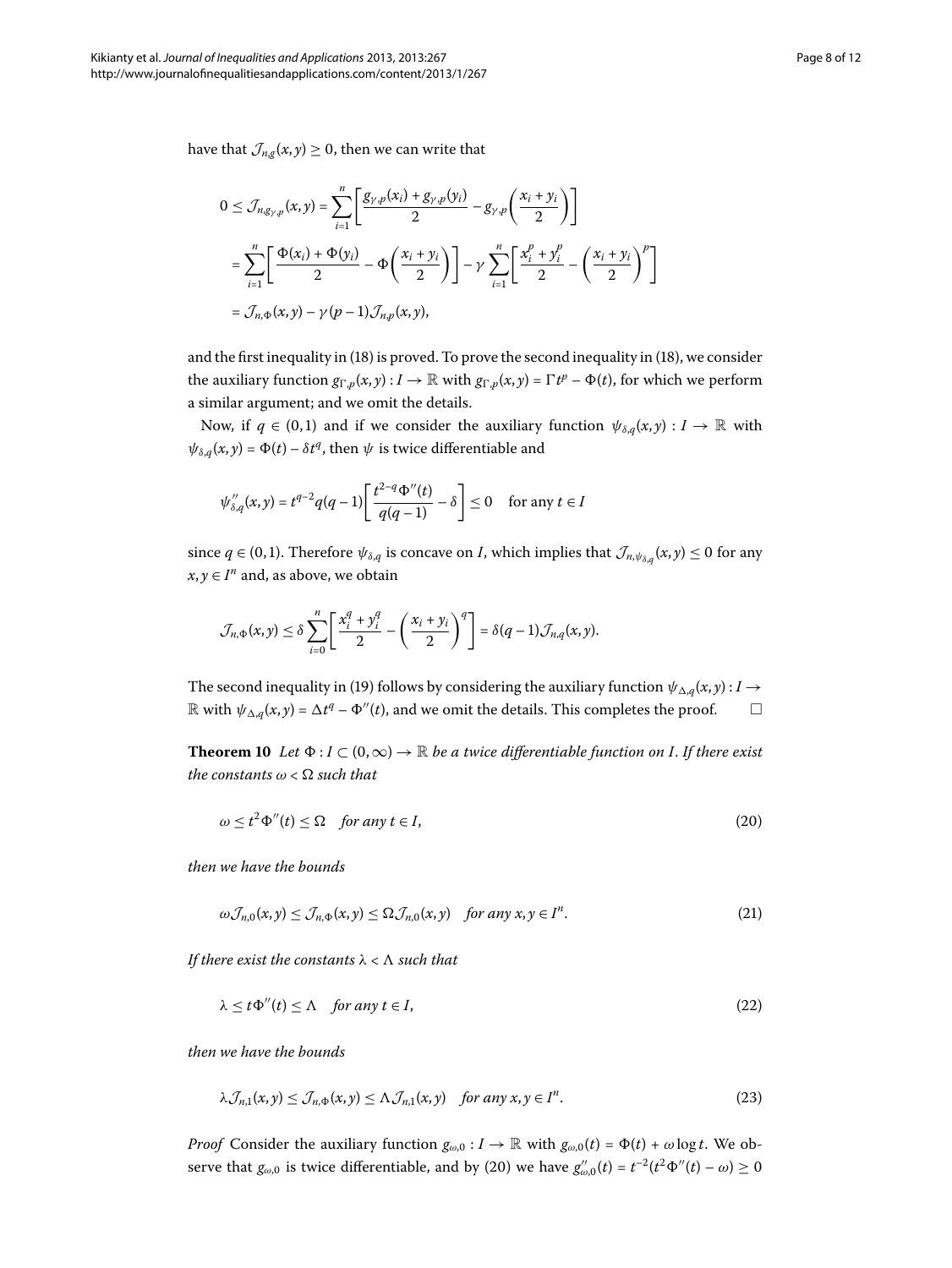for any *t* ∈ *I*, then we can conclude that  $g_{\omega,0}$  is a convex function on *I*. Therefore we have  $\mathcal{J}_{n,g_{\omega}0}(x,y) \geq 0$  for any  $x, y \in I^n$ , which implies that

$$
0 \leq \mathcal{J}_{n,\Phi}(x,y) + \omega \sum_{i=1}^{n} \left[ \frac{\log x_i + \log y_i}{2} - \log \left( \frac{x_i + y_i}{2} \right) \right]
$$
  
=  $\mathcal{J}_{n,\Phi}(x,y) - \omega \mathcal{J}_{n,0}(x,y)$ 

and the first inequality in [\(](#page-8-1)21) is proved. Now, consider the auxiliary function  $g_{\Omega,0}: I \to \mathbb{R}$ with  $g_{\Omega,0}(t) = -\Omega \log t - \Phi(t)$ . Then  $g''_{\Omega,0}(t) = t^{-2}(\Omega - t^2 \Phi''(t))$  for any  $t \in I$ ; and by (20) it is a convex function on *I*. By similar arguments, we deduce the second inequality in [\(](#page-8-1)21).

<span id="page-9-0"></span>To prove the second part of the theorem, consider the auxiliary function  $g_{\lambda,1}: I \to \mathbb{R}$ ,  $g_{\lambda,1}(t) = \Phi(t) - \lambda t \log t$ . We observe that  $g_{\lambda,1}$  is twice differentiable and  $g_{\lambda,1}''(t) := \Phi''(t) - \frac{1}{t} \lambda$ , for  $t \in I$ . Since by [\(](#page-8-2)22) we have  $g''_{\lambda,1}(t) = t^{-1}(t\Phi''(t)-\lambda) \ge 0$  for all  $t \in I$ , then we can conclude that  $g_{\lambda,1}^{\prime\prime}$  is a convex function on *I*. The proof now follows along the lines outlined above and the first part of  $(23)$  $(23)$  is proved. The second part of  $(23)$  also follows by employing the auxiliary function  $g_{\Lambda,1}: I \to \mathbb{R}$ ,  $g_{\Lambda,1}(t) = \Lambda t \log t - \Phi(t)$ ; and this completes the proof.  $\Box$ 

#### **5 Applications to some elementary functions**

We consider the approximations mentioned in Section 4 for some elementary functions.

We consider the function  $\Phi(t) = e^{-t}$  for  $t \in [a, b] \subset [0, 1]$  and have the following bounds for all  $x, y \in [a, b]^n$ :

$$
a^{2}e^{-a}\mathcal{J}_{n,0}(x,y) \leq \mathcal{J}_{n,\Phi}(x,y) \leq b^{2}e^{-b}\mathcal{J}_{n,0}(x,y),
$$
  
\n
$$
ae^{-a}\mathcal{J}_{n,1}(x,y) \leq \mathcal{J}_{n,\Phi}(x,y) \leq be^{-b}\mathcal{J}_{n,1}(x,y),
$$
  
\n
$$
\frac{1}{2}e^{-b}\mathcal{J}_{n,2}(x,y) \leq \mathcal{J}_{n,\Phi}(x,y) \leq \frac{1}{2}e^{-a}\mathcal{J}_{n,2}(x,y).
$$

In what follows, we apply these bounds to the above function on the interval  $[0.1, 1]$ , where  $x = (0.2, 0.25, 0.3, \ldots, 1)$  and  $y = (1, \ldots, 1)$  (*cf.* Figure 1).

**Discussion** In this example, the best lower approximation (amongst the three) is given by  $\frac{1}{2}e^{-1}\mathcal{J}_{n,2}(x,y)$ , and the best upper approximation is given by  $e^{-1}\mathcal{J}_{n,1}(x,y)$ , where  $x =$  $(0.2, 0.25, 0.3, \ldots, 1)$  and  $y = (1, \ldots, 1)$ . However, it remains an open question whether this is true in general.

We consider the Havrda-Charvát function

$$
\Phi_{\alpha}(t) = \begin{cases} (\alpha - 1)^{-1} (t^{\alpha} - t) & \text{if } \alpha \neq 1, \\ t \log(t) & \text{if } \alpha = 1. \end{cases}
$$

For  $\alpha = 1$ , we have the following bounds for all  $x, y \in [a, b]^n$ :

$$
a\mathcal{J}_{n,0}(x,y) \leq \mathcal{J}_{n,\Phi}(x,y) \leq b\mathcal{J}_{n,0}(x,y) \quad \text{for } [a,b] \subset [0,\infty);
$$
  

$$
a\mathcal{J}_{n,1}(x,y) \leq \mathcal{J}_{n,\Phi}(x,y) \leq b\mathcal{J}_{n,1}(x,y) \quad \text{for } 0 \leq a \leq 1 \leq b < \infty.
$$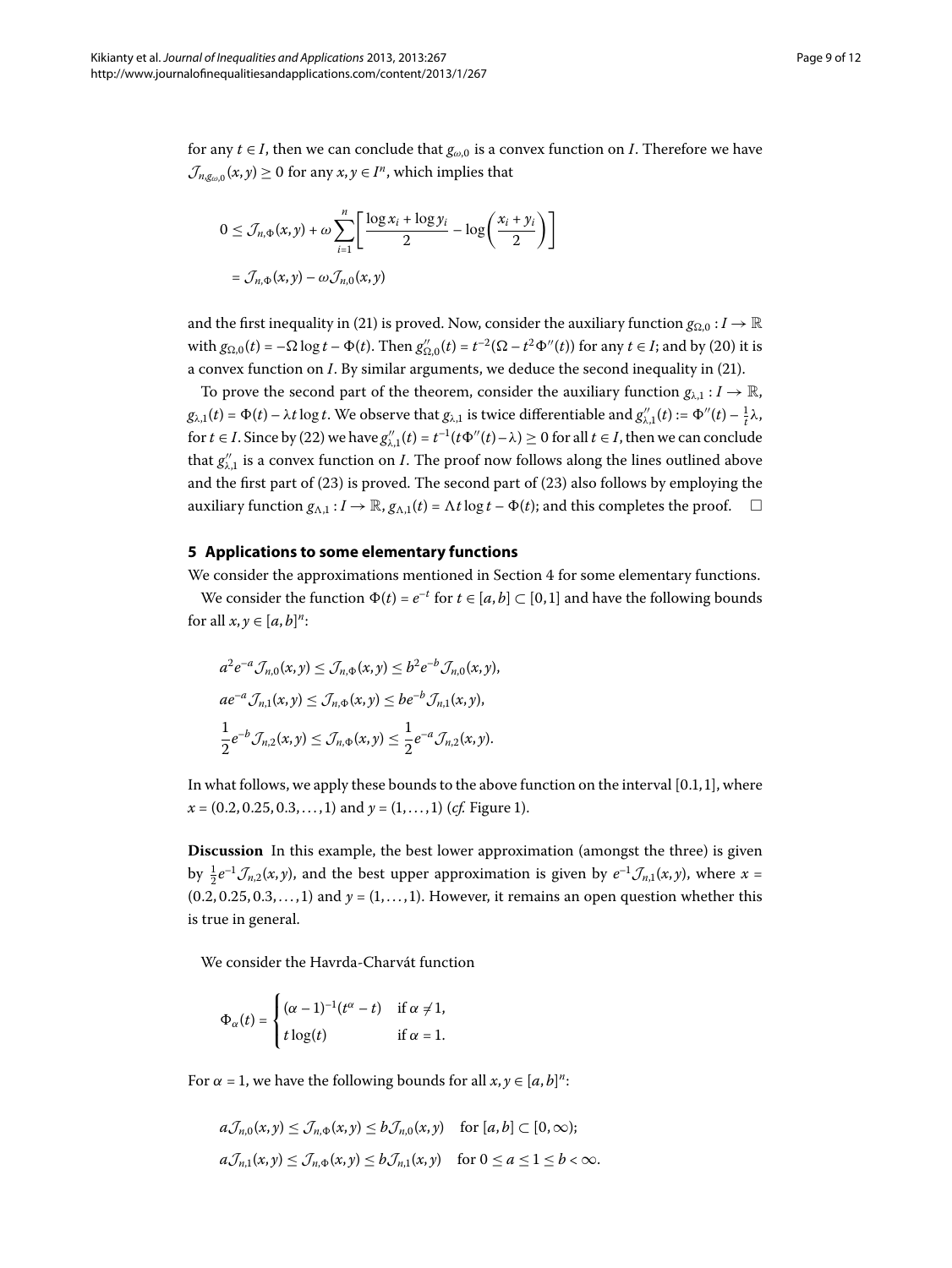

<span id="page-10-1"></span><span id="page-10-0"></span>

We have the following bounds for all  $x, y \in [a, b]^n$ :

$$
\alpha a^{\alpha} \mathcal{J}_{n,0}(x,y) \leq \mathcal{J}_{n,\Phi}(x,y) \leq \alpha b^{\alpha} \mathcal{J}_{n,0}(x,y) \quad \text{for } \alpha \geq 0, \alpha \neq 1 \text{ and } [a,b] \subset [0,\infty),
$$
  

$$
\alpha a^{\alpha-1} \mathcal{J}_{n,1}(x,y) \leq \mathcal{J}_{n,\Phi}(x,y) \leq \alpha b^{\alpha-1} \mathcal{J}_{n,1}(x,y) \quad \text{for } \alpha > 0 \text{ and } [a,b] \subset [0,\infty).
$$

In Figure 2, we apply these bounds to the above function on the interval  $[0.1, 1]$ , where  $x = (0.2, 0.201, 0.202, \ldots, 1), y = (1, \ldots, 1), \alpha = 3/2.$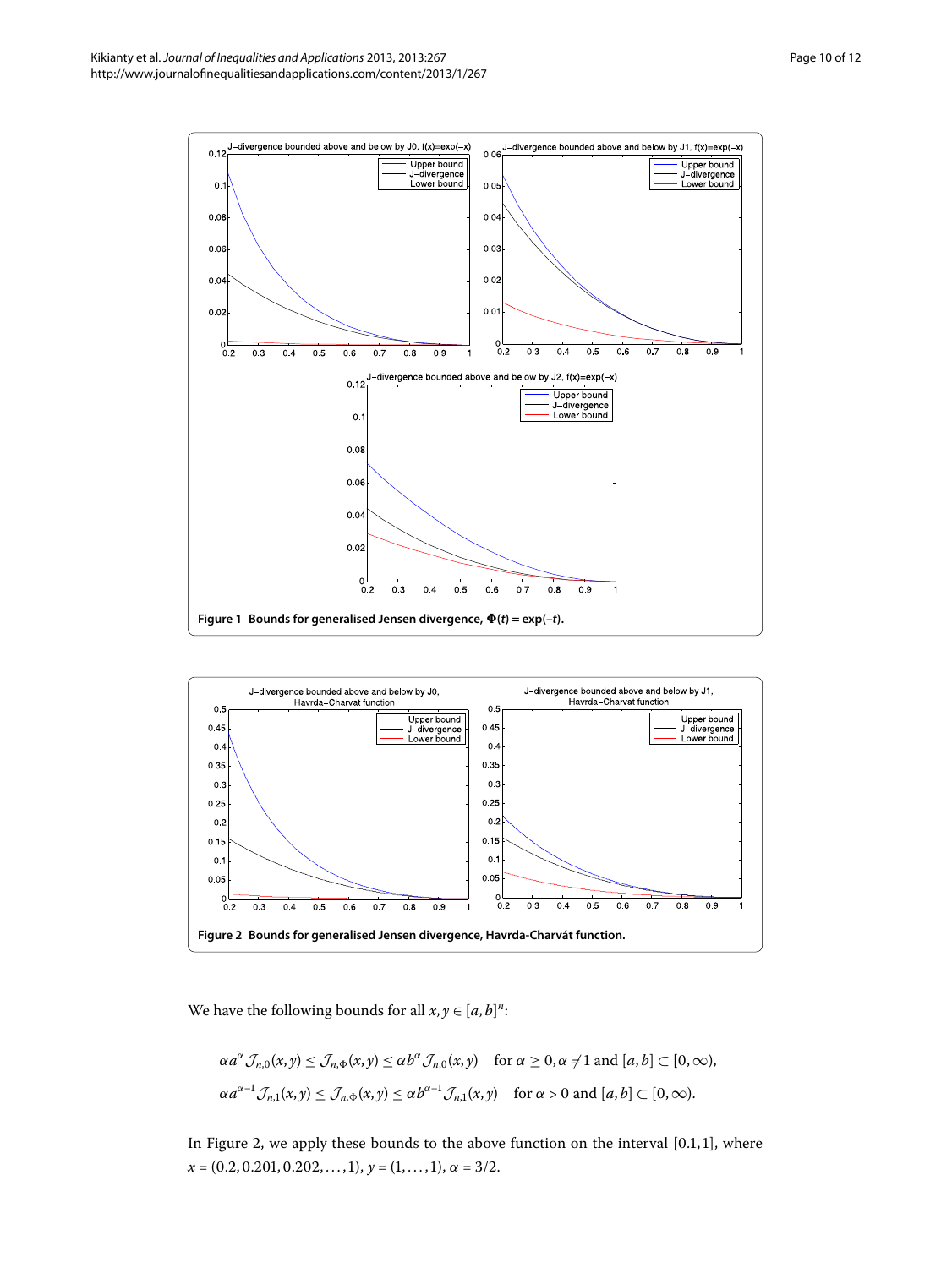<span id="page-11-0"></span>

<span id="page-11-1"></span>

We also have, for all  $x, y \in [a, b]^n$ ,

$$
\gamma(p-1)\mathcal{J}_{n,p}(x,y) \leq \mathcal{J}_{n,\Phi}(x,y) \leq \Gamma(p-1)\mathcal{J}_{n,p}(x,y)
$$

for  $p \in (-\infty, 0) \cup (1, \infty)$ , where

$$
\Gamma = \alpha \frac{b^{\alpha - p}}{p(p-1)} \quad \text{and} \quad \gamma = \alpha \frac{a^{\alpha - p}}{p(p-1)}
$$

for  $\alpha \geq p$  and  $[a, b] \subset [0, \infty)$ .

In Figure 3, we apply these bounds to the above function on the interval  $[0.1, 1]$ , where  $x = (0.2, 0.201, 0.202, \ldots, 1), y = (1, \ldots, 1), \alpha = 3$  and  $p = 3/2, 2$ .

Similarly, we have, for all  $x, y \in [a, b]^n$ ,

$$
\delta(q-1)\mathcal{J}_{n,q}(x,y) \geq \mathcal{J}_{n,\Phi}(x,y) \geq \Delta(q-1)\mathcal{J}_{n,q}(x,y)
$$

for  $q \in (0,1)$  and  $\alpha > 1$ , where

$$
\Delta = \alpha \frac{a^{\alpha-q}}{q(q-1)} \quad \text{and} \quad \delta = \alpha \frac{b^{\alpha-q}}{q(q-1)}
$$